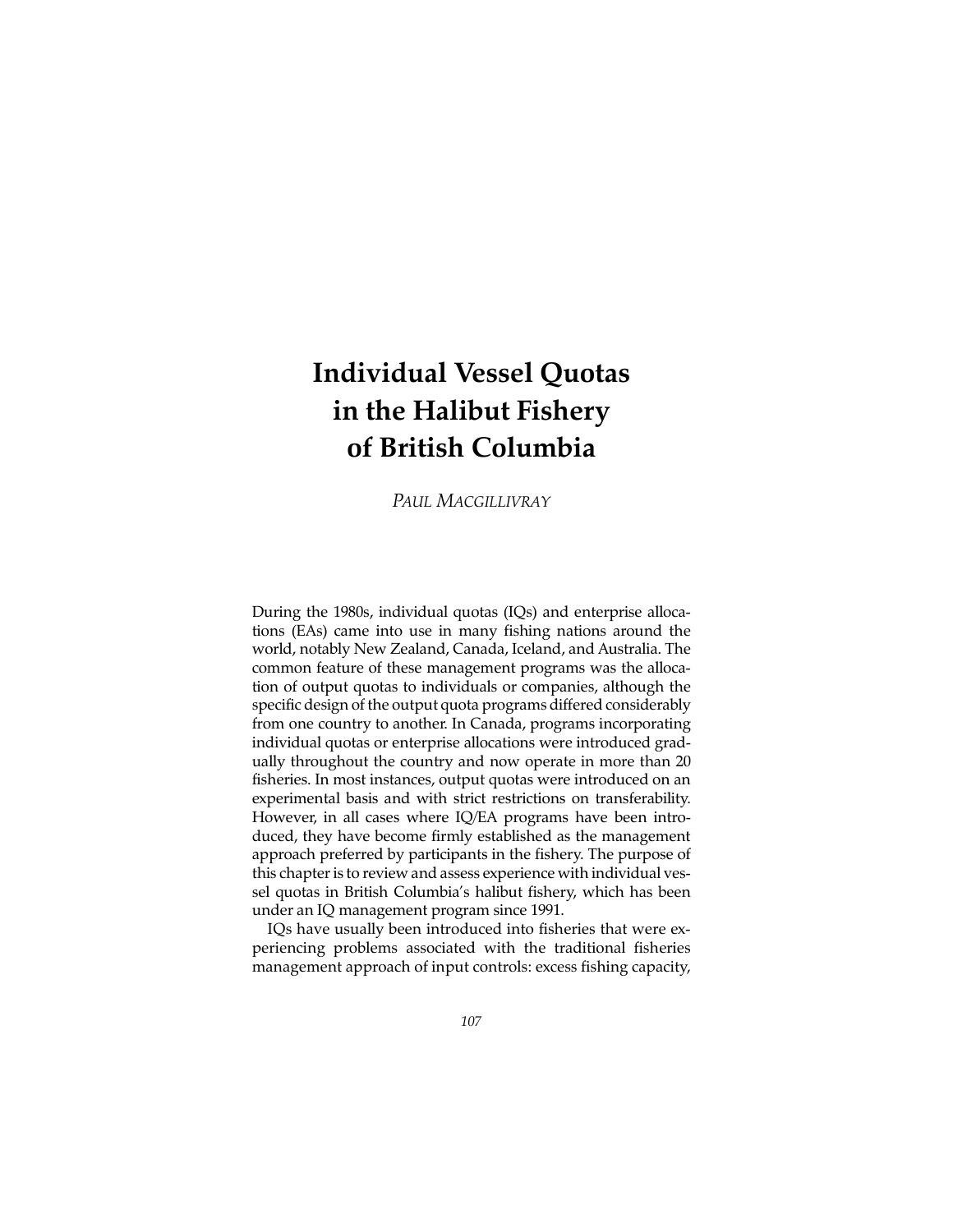## *Fish or Cut Bait!*

pressure to overharvest, increasingly unsafe fishing practices, poor economic returns to the fishery, and recurrent financial crises for fishers—problems clearly linked to the common property nature of fisheries resources. Economists generally agree that an IQ management program can overcome the inefficiencies associated with the exploitation of common property resources. In practice, the performance of IQ management programs depend upon a number of factors such as the characteristics of the fishery, the design and implementation of the IQ program, and the role of industry participants.

## **Overview of the Pacific Halibut IVQ program**

From 1979 until 1990, management of the halibut fishery was based on three main elements:

- limited entry, introduced in 1979 when 435 licences were issued;
- a total allowable catch (TAC) for each year; and
- the closing of the fishery when the TAC was reached.

In 1980, fishers took 65 days to catch 5.7 million pounds of halibut. Over the next decade, technological advances such as circle hooks, snap-on gear, and automatic baiting machines improved the efficiency of the fleet enormously, and in 1990, fishers took only six days to catch 8.5 million pounds. In 1980, then, the halibut fleet took 10 times longer than in 1990, to catch two-thirds the amount of fish. Fisheries management in the 1980s was ineffective in controlling fishing effort, and the race for the fish resulted in very short seasons, unsafe fishing conditions, large quantities of by-catch being wasted, poor product quality, gluts in supply, and low landed prices.

In 1991, IVQs were introduced on a two-year trial basis. The Individual Vessel Quota (IVQ) program was developed with extensive advice from the halibut industry and from licence holders. The main features of the IVQ program are the following.

- 1 Longer season: the fishery is now open from March 15 to November 15.
- 2 A percentage share of the TAC: initial individual quota allocations were calculated using a formula based on the length of the licence holder's vessel and historical catch. The resulting 435 individual vessel quotas were expressed as fixed percentages of the annual TAC.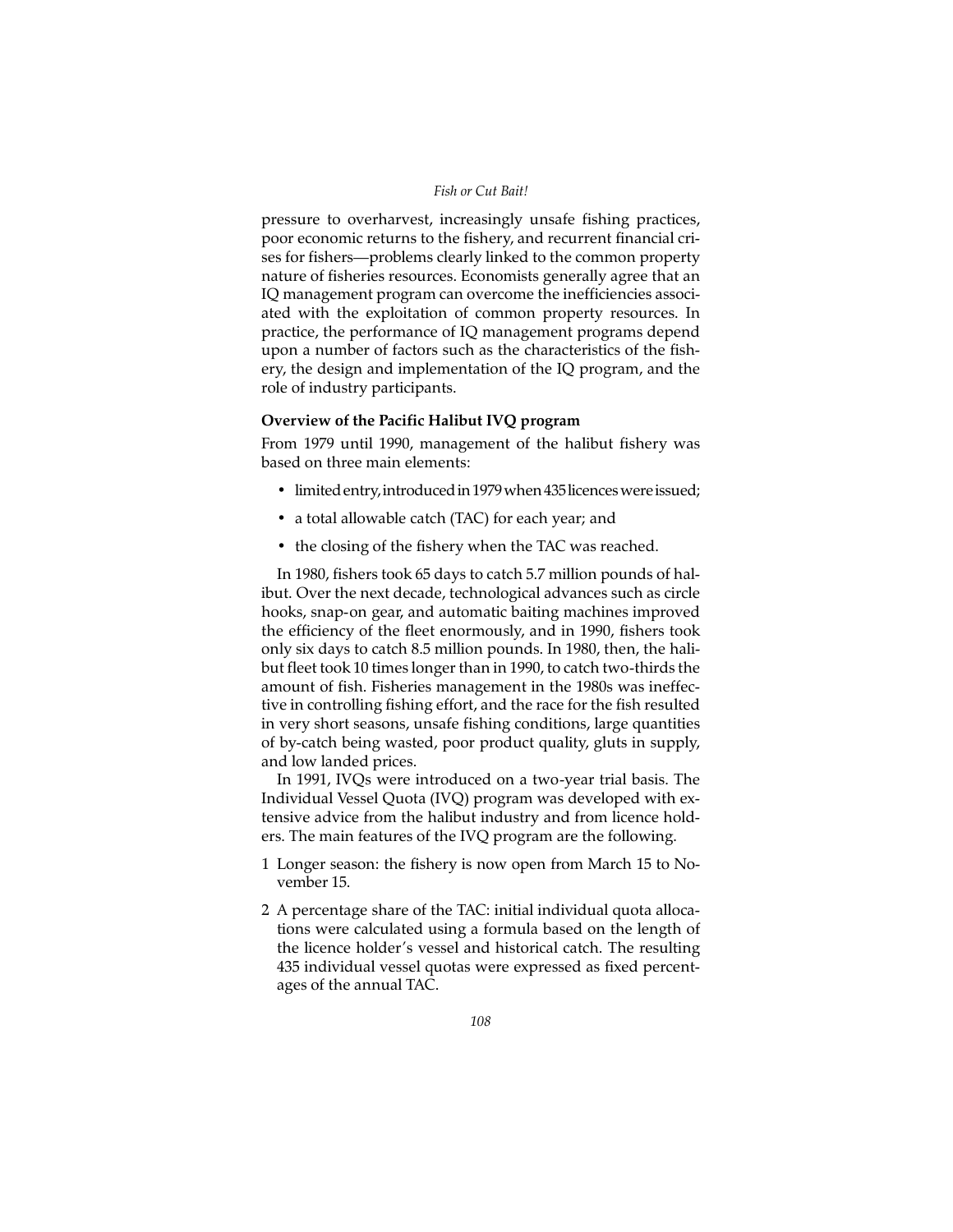- 3 Limited transferability: during the first two years of the IVQ program, quotas were not transferable. Beginning in 1993, each quota was divided into two equal shares and up to four shares could be fished on one vessel.
- 4 Catch validation: a mandatory port monitoring program was initiated according to which fishermen must notify the Department of Fisheries and Oceans (DFO) prior to fishing and 24 hours prior to landing. An observer then meets the vessel at the landing site, validates the weight of the halibut landed, and tracks each quota holder's total landings.
- 5 Cost recovery: quota holders are required to pay all the incremental costs associated with the management, monitoring, and enforcement of the IVQ program. The cost recovery program also pays for some stock assessment and other research activities at the discretion of the quota holders. Activities paid for by halibut-licence holders under the IVQ program cost nearly CDN\$800,000 in 1995.

# **Assessment of the IVQ program**

The major effects of the IVQ program fall under the following categories: biological management, economic efficiency, equity and distributional considerations, and administration and enforcement.

## *Biological management*

Prior to the introduction of IVQs, it was difficult for fisheries managers to estimate when the TAC was reached; this often led to overharvesting and depletion of the halibut resource. Since the introduction of IVQ management, the catch has been slightly lower than the TAC each year. This is noteworthy, as 1991 was the first time that the annual catch fell below the TAC since limited entry was introduced in 1979. Further, the department of Fisheries and Oceans estimates that waste in the halibut fishery, resulting from the discarding of undersized halibut (and lost and abandoned gear) decreased by 50 percent with the introduction of IVQs.

Additional stock assessment is possible since the quota holders are now supplementing the cost of research. In 1993, quota holders contributed CDN\$34,000 to the International Pacific Halibut Commission (IPHC) for research projects. And, there has been a higher return of data from logbooks since the introduction of IVQs.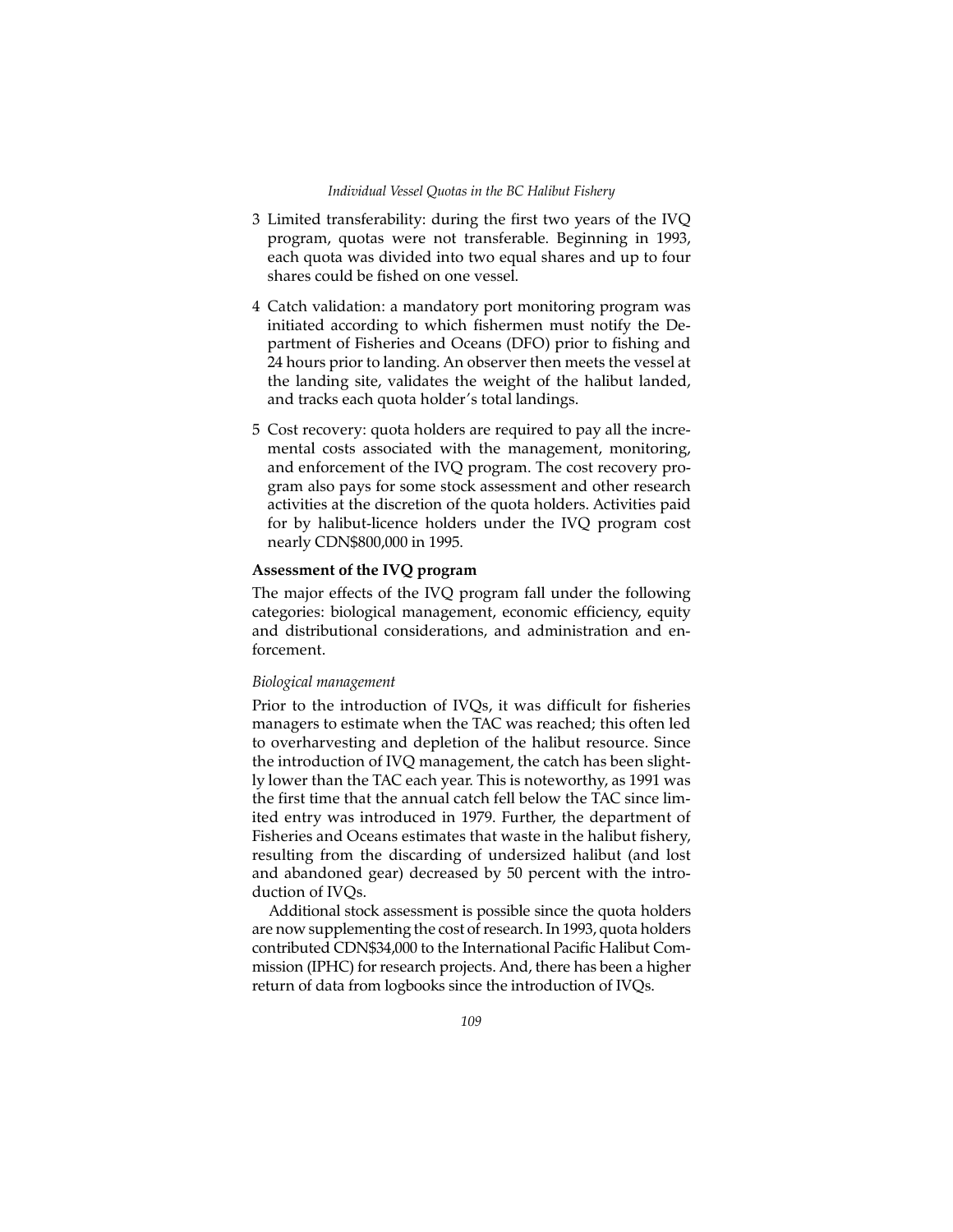#### *Economic Efficiency*

The economic performance of the halibut fishery improved significantly after the introduction of IVQs. This improvement is attributed both to higher revenues from better meeting the needs of the market and to lower fishing costs.

The halibut season was 214 days in 1991, compared to 6 days in 1990. Under IVQ management, fishermen altered their fishing patterns to increase net revenue by fishing to meet market demand and by reducing costs. The number of active vessels has decreased every year since the introduction of IVQs (see table 1), and landed prices have risen under IVQs because harvesters can time their landings to match periods of high marketdemand and can supply the high-value market for fresh fish. While landed prices in Alaska (which was not under ITQ management) remained the same, in 1991 landed prices in British Columbia increased by an estimated CDN\$0.50 per pound over 1990 prices, and in 1992 increased another CDN\$1.00 per pound as a result of these positive marketing aspects of IVQs. The price increase produced, in 1991, an increase in revenues for the halibut fleet of CDN\$3.6 million, while harvesting costs decreased by CDN\$440,000 (mostly because of decreased crew payments). Thus, the net income earned by the halibut fleet in 1991 increased by about CDN\$4 million as a result of the IVQ program.

|                   | <b>Number of Active</b><br><b>Vessels</b> | <b>Landed Weight</b><br>$(000$ pounds) | Landed Value<br>(CDN\$000) |
|-------------------|-------------------------------------------|----------------------------------------|----------------------------|
| 1991              | 433                                       | 7,145                                  | 21,770                     |
| 1992              | 431                                       | 7,586                                  | 21,525                     |
| 1993              | 351                                       | 10,573                                 | 30,275                     |
| $1994^A$          | 313                                       | 8,966                                  | 34,499                     |
| $1995^{\text{A}}$ | 294                                       | 8,633                                  | 31,210                     |
| preliminary       |                                           |                                        |                            |

#### **Table 1 Number of Active Vessels and Landings in British Columbia's Halibut Fishery**

#### *Equity and Employment*

During the first two years of the IVQ program, the number of crew members employed was reduced by nearly 300 (from about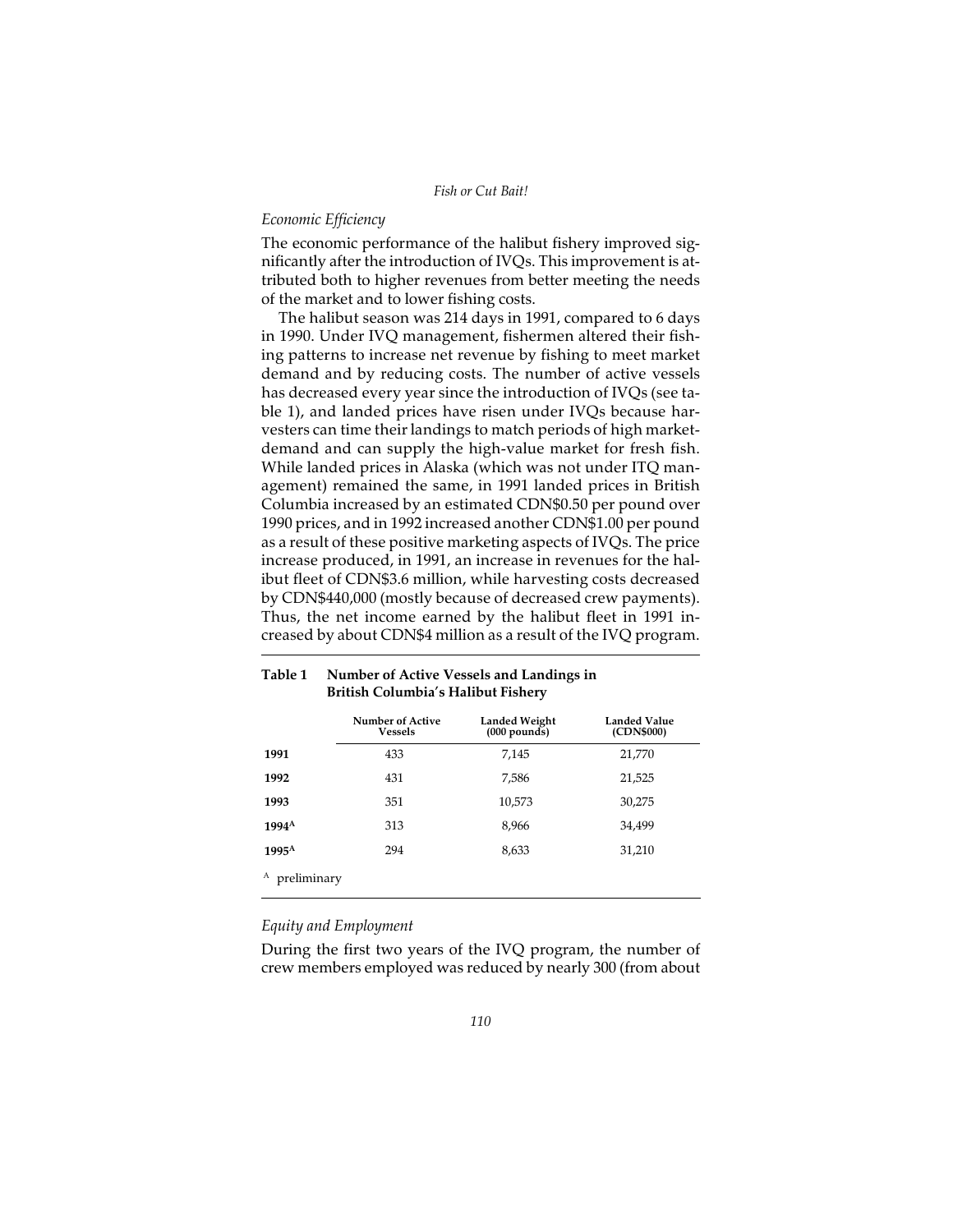1,600 to about 1,300). Further reductions in employment have occurred since then, as the number of active vessels has decreased further through "quota stacking," i.e., fishing more than one IVQ from a single vessel. The individuals who are still employed, however, are generally working a longer season and earning higher incomes. Employment of shore workers has declined slightly, because there has been a shift from frozen product to fresh halibut, which requires less shore-based employment.

Before IVQ management, harvesters were under pressure to fish every day the fishery was opened, even if the weather was bad; they often had to overload their vessels. Now working conditions have improved, and a safer, more stable, working environment exists.

# *Administration and Enforcement*

The level of enforcement has increased under IVQs as quota holders pay for the port monitoring and for fishery officers specifically assigned to the halibut fishery. This contribution provides for enforcement above previous levels, and the port monitoring program ensures that the landings reported are accurate and timely. The Department of Fisheries and Oceans and quota holders can determine the balance of the licencee's quota immediately after each landing.

# **Views of the licence holders**

In December 1992, halibut-licence holders were asked to vote on whether to continue the Pacific Halibut IVQ program. Ninetyone percent of those responding voted in favour of IVQs. Since that time, the trial program has been extended on an annual basis. While there is a high degree of support for the IVQ program, there is also criticism. The main complaints focus on two issues:

- the reduction in the number of individuals employed; and
- the "windfall profits" accruing to halibut-quota holders as the increased profitability of the fishery is translated into higher market values for quotas.

## **Success of the program**

Overall, the Halibut IVQ program is regarded as a success by the majority of the participants in the fishery and by those responsible for managing the fishery. The IVQ program is credited with